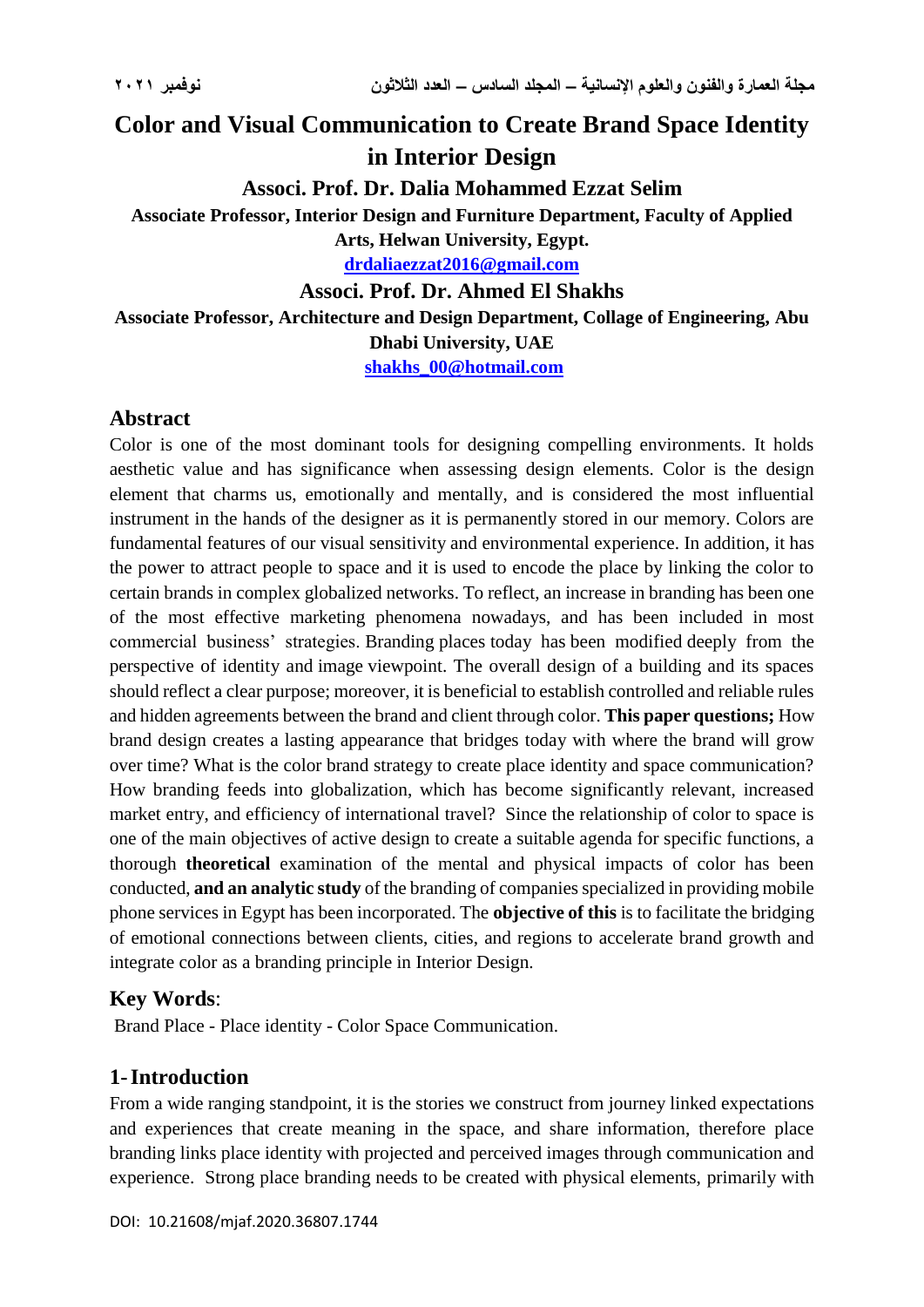color design prevailing over other design components. The designer should be conversant with these effects, to take them into consideration in his/her designs of interior spaces of branded buildings/areas, where colors should appear suitable for the brand's activities and attractive to clients. Color is a central standard of visual communication in the human environment relationship, it has symbolic messages and aesthetic-atmospheric information. The main emphasis of the design of a space as such is to develop the experience of the service it offers at a universal scope, and to understand the identity of the brand space by using a single unified color. To form the image of the brand which instigates a feeling of close relationship with the clients, one must have a strong brand space simply designed as an active symbol, by which a functional impact on the eye generates a psychological positive feeling within the space.

## **Research Objectives**

It is a difficult task to attract consumer's attention which is why we need to maximize the possibilities of communication. Since the relationship of color to space is one of the main objectives of active design to create a suitable agenda for specific functions, one of the objectives of this paper is the bridging of emotional connections among clients, cities, and regions to accelerate brand growth and integrate color as a branding principle in Interior Design. Through a **theoretical** examination of the mental and physical impacts of color, an **analytic**  study of the branding of companies specialized in providing mobile phone services in Egypt has been incorporated to meet the second objective of this research. Telecom companies are a good example since they have rigorous competition, exceled at globalized branding, and are identified by color.

## **Research Methodology**

This work of study relies on the theoretical basis of investigation, in clarifying the relationship between color formations and the identity of brand space. The research follows the **descriptiveanalytic method** by defining the concepts and ideas; in addition to, delving into the **analytic method** of evaluating mobile service companies in order to identify and understand how color controls brands.

## **2-Discovering the Properties of Color**

The British scientist Isaac Newton (1642-1727) explored the first light spectrum analysis far along in the seventeen century, he sketched the plan of a full circle of light spectrum, starting with red, then orange, yellow, green, blue and violet to return again to red, this is considered the first attempt to organize an image color (Edwards, 2004). In 1866, the scientist Hermann Helmholtz (1821 –1894) discovered the three basic dimensions of color, tint, value, and Chroma. German writer Johann Wolfgang Von Gotha (1749 – 1832) came out with the relation between colors and distance phenomenon (Ching & Binggeli, 2004). Most manifestations of color are created when electromagnetic radiation at wavelengths in the visible spectrum interact with physical matter. One widely accepted **definition** of color as; it is a specific visual sensation produced by visible radiation, or color stimulus, where some wavelengths are filtered out from the light's color spectrum, while the remaining wavelengths reach our eye as color stimulus (Meerwein &Rodeck, 2007, p18). Some of the current experiments have been focused on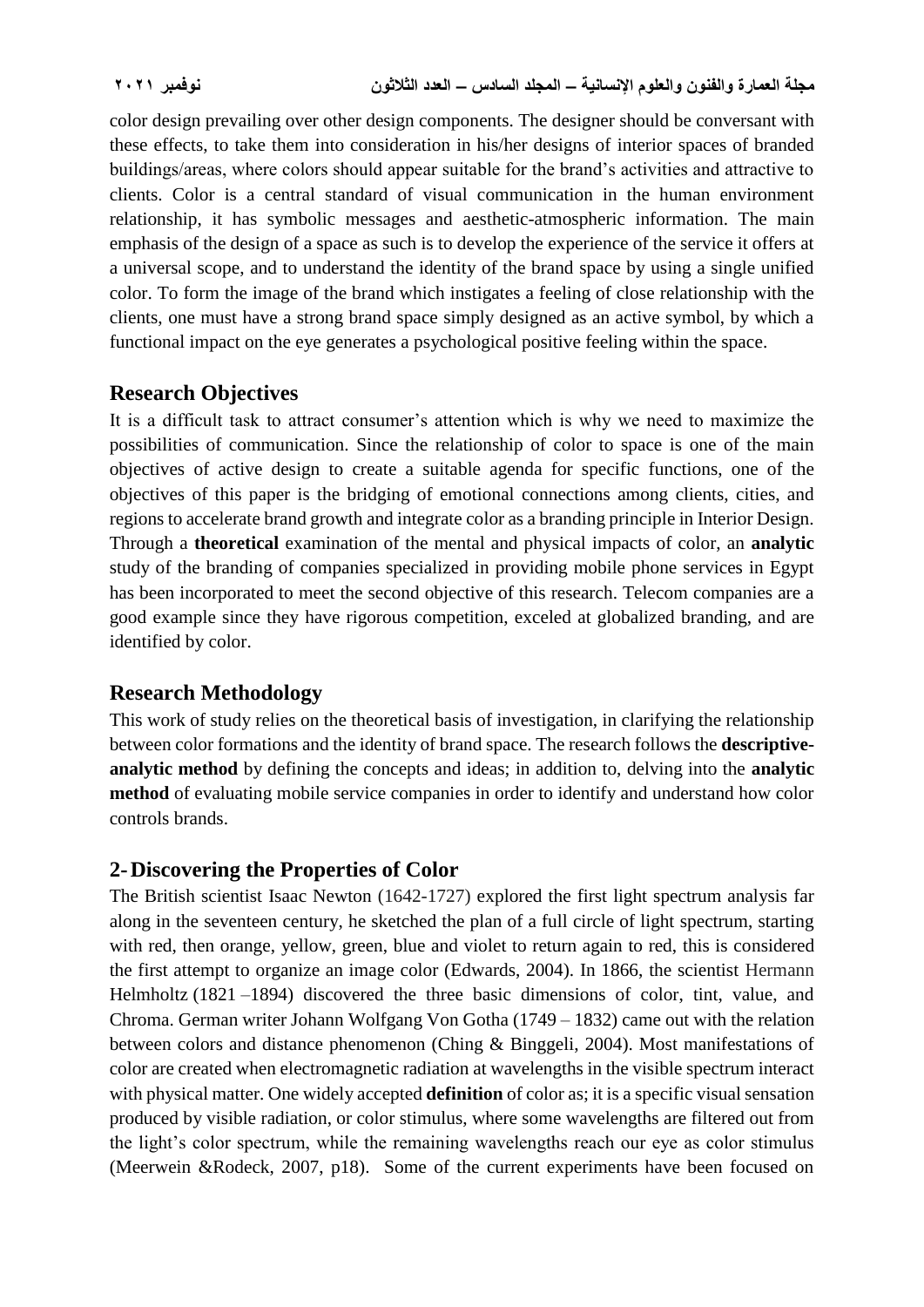discovering the physical and chemical properties of color, and their mental and physical impacts on humans whom the designer aims to serve. Moreover, it has been scientifically proven that color influences cortical activation (brainwaves), functions of the autonomic nervous system, and hormonal activity (Meerwein &Rodeck, 2007, p19)

## **3-Benefits of Choosing the Right Color Scheme to Encode Space**

Some theories state the psychological effects of color are of two kinds: the **first** are the direct effects that appear on human beings, such as cheerfulness, sadness, pleasure, excitement, and happiness. The **second** are the indirect effects, which vary according to different persons, these are related to emotional factors, objective or subjective impressions induced by the effect of color. Furthermore, brighter hues tend to make spaces feel bigger and energizes the space's users, in contrast to darker tones which can make an area feel smaller and more intimate, creating a calm and relaxing environment (Pile, J.,1997). The effect of color on people is explained by the relationship between physical and mental actions; by the physical process of seeing color, and the data processing occurring in our brain. Changes between colors may seem understated, but the psychological effect can be significant. Human beings do not respond to a motionless space, but rather to spaces that charm and stimulate them. In addition, human reaction to color in space depends on many factors like for instance: hue, location of the color in space, and spatial function. In order to strike the meticulous balance of colors while there is more or less no exact recipe to grow a perfect balance in a given space, it is essential to study the space as a whole and how people maneuver through it.

## **As positive benefits conclusion found between choosing the right color scheme and encode the space are:-**

- Increases visual perception; gives impressions to the client, such as attractions.
- Improved differentiation in the environment consequently unifying spaces.
- Enhances concentration and diminishes errors.
- Improves our understanding of the complete work process to correct visualization.
- Aids orientation and increases organization by using color as a medium to send information, and effectively dividing space into different function related color areas.
- Increases carefulness by organizational colors; reduces accidents and mistakes.
- Enhances the impact, the overall quality of impression and attention.

In essence, color is used to encode the place, and to describe not only our knowledge about particular places and events, but also our knowledge about how to act in certain situations. By linking color to certain brands in complex networks, we simplify our mental processes while pleasing our senses. Increase color branding has been one of most effective marketing phenomena nowadays, and has been included in most corporate business's strategy.

# **4-Brand Place Theories and Brand Place Design to achieve brand design strategy**

Bertrand Russell in Logical Atomism (1918) believed that all human knowledge begins with sensory experiences, and for him these sense data are not just mental events, but rather the physical effects caused in us by external objects (Govers & Go, 2009, p30). Referring to the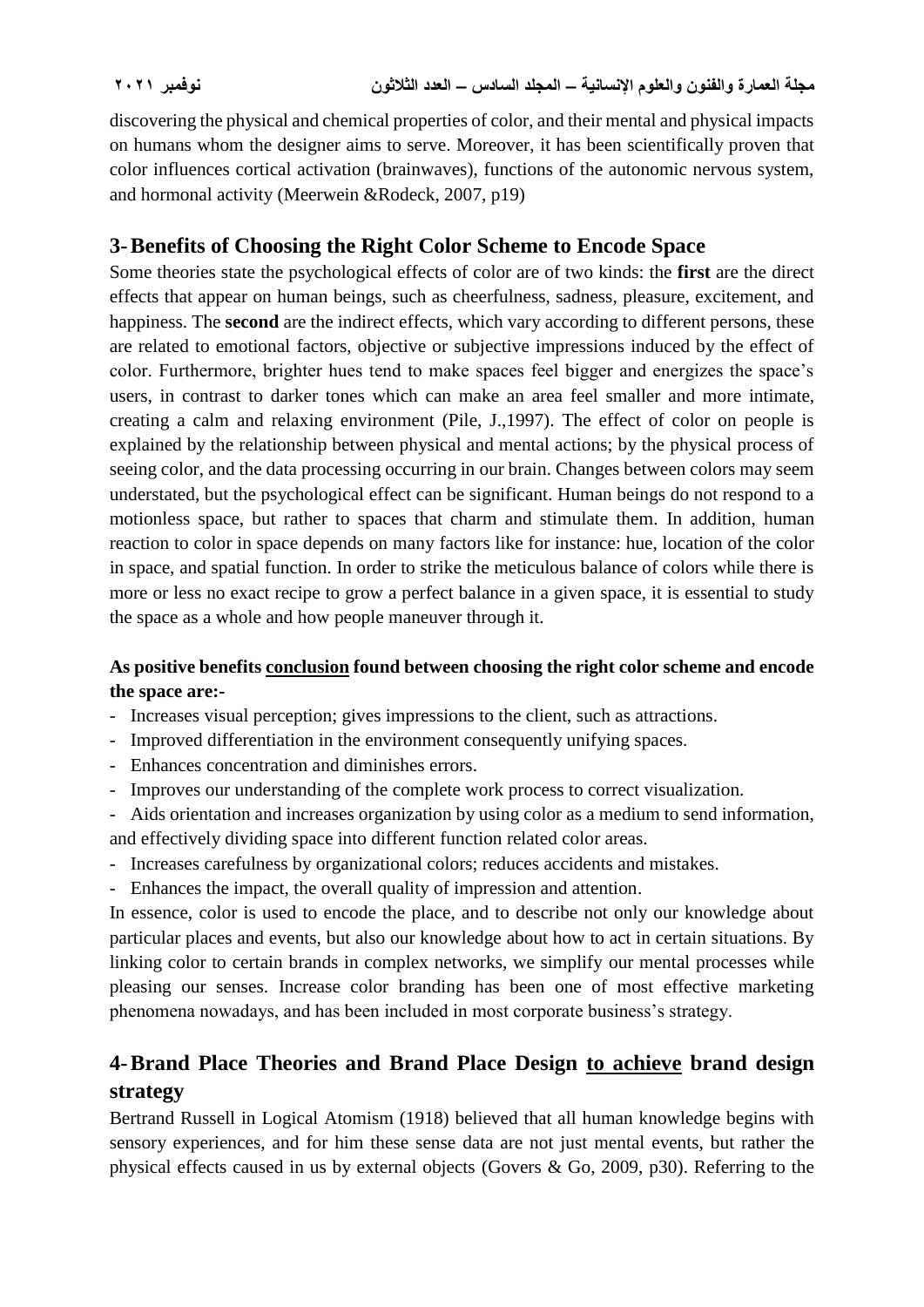philosophy of Immanuel Kant in the 18<sup>th</sup> century, constructivism is a particular area of investigation within the domain of cognitive psychology that is of particular significance. Constructive memory theory argues that, when we perceive something, we use our general knowledge of the world around us to construct more complete description of the event. (Govers & Go, 2009, p.32). According to Van Gelder "Brands are created, stimulated and applied by people working in organizations seeking to create worthwhile experiences for their clients that will encourage behavior beneficial to the organization." "Brand identity is part of the brand spirit, or the brand expression" (Van Gelder, 2005, p. 12). This includes the brand roots, values, vision, scope, name, behavior and the narratives of place (Dinnie, 2011, p. 4).

Brand design approach is essential so that the company can help clients recognize services it offers and unconsciously capture their attention. Brand positioning is the act of designing the company's image providing widespread ads that could be permanently instilled in the minds of their target market, furthermore positioning a new brand requires defining similarities and differences from other brands by communicating through colors (Govers & Go, 2009, p.32). Thus, it can be reasoned that a brand is considered as the link between a place and their clients.

Descriptions and visuals are used to create meaning in the market (Govers & Go, 2009, p.59). Indirectly, places can influence image formation through minor place interactions with clients, "indirect experiences" (Govers & Go, 2009, p.59). Place images can be based on more distinctive or even unique features, events, feelings or atmospheres (Govers & Go, 2009, p.180). Strong place brands need to be created with physical elements, which could create the reason for changing or enhancing sought after symbolism, behavior and communication. This would allow places to narrate their image and communicate in a modified way.

As can be seen, the brand design **strategy** decides which brand elements should be the main focus; brand names, logos, symbols or color. Consequently, we say brand design strategy is critical because it is the means by which the company can help clients understand the services it offers and shape them in their observances. The principle of simplicity is based on the need to deliver the right amount of branding information to clients. Relationship of color to building and spatial task is one of the main objectives of active design and to create a suitable agenda for specific functions. The overall design of a building and its spaces should reflect a clear purpose and it is important to establish rules and hidden agreements to be controlled and reliable. Space should feel like a logical step along the way. **All things considered conclusion found consists of; brand design strategy or place image should be planned as having three main components:-**

- Color is used as a reference and is characteristic based to encode the space.

- Holistic design by simplicity and identification to the service.

-Functionality and guidance; what the client expects from the company.

With place branding this span seems to have introduced the importance of 'landmarks' (Kavaratzis,2005, p.5),what we refer to as experience icons; well-designed and properlyimplemented brand design methods which can offer a pathway to the future for a brand clarifying where it can go and how it can get there. It extends the brand into the future. Most importantly, brand design creates a lasting appearance that bridges today with where brand will grow over time.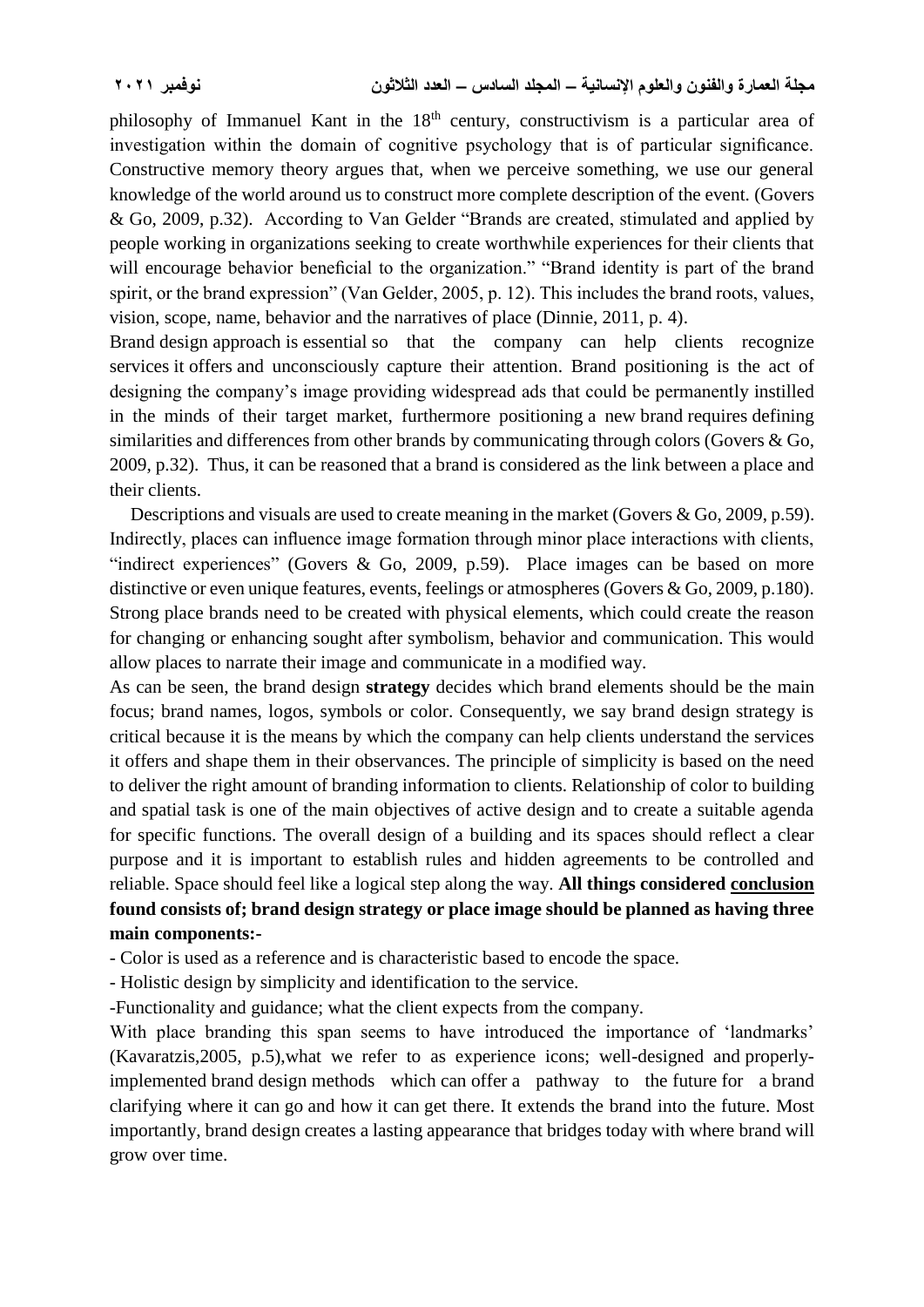## **5-Identity and Place Image**

"Place identity is now being produced, imagined and consumed through dynamic interactive processes, in physical as well as virtual environments" (Meerwein &Rodeck, 2007, p27) The 'true identity of place', the full set of single characteristics or set of meanings that exist in a place, should be the foundation on which to build the place brand plans (Meerwein &Rodeck, 2007, p27) Brand place regularly includes emotional aspects and real images for visual sensations. The main triangle in this visual sensation are the clients, space and services, the connections between them in a country, region or city provide opportunities to create design with identity. All in all, space identity refers to the visual elements like logo, design and color that work together as a system and work in cycle to guide people through the environment and enhance their experience of the space.

Place image was first defined by Hunt (1975) as the total set of impressions of a place, or an individual's overall perception (Hunt, 1975). Nevertheless, ideas are valid or related only when they match to the reality of the world around us; "The mind's (image) interaction with the body or reality (identity) through experience; the power to produce in us the ideas of 'Colors, Sounds, Smells, Tastes, etc.' (Kemerling, 2001). Image processing is regularly described as mental picturing, though sight is not the only sensory dimension that can be combined into it. Images can include any or all of the senses sight, sound, smell, taste and touch (Atkinson, 1987, p. 172). Place identity is a development subjected to the forces of globalization which has become increasingly important, and improved entry and efficiency of international travel and made the world a smaller place. Destination brand identity are connected concepts that highlight the idea that places, particularly in the branding process, can effectively have human personality characteristics attached to them (Ekinci & Hosany 2006). This facilitates the bridging of emotional connections between clients, cities, and regions and also activate the principle of growth to help brands take extension decisions. **As a conclusion to this discussion the design plan or strategy for branding place with identity must achieve the following points: -**

- Facilitate communication.
- Direct the design growth creation.
- Provide signs that create common stories for clients to share.
- Clarify brand awareness and improve client understanding.
- Motivate brand image and maximize services.

## **6-Color and Branding Space Identity**

Colors are fundamental elements of our visual sensitivity and environmental experience, they are the element of how we experience the environment. We are surrounded by color whenever we open our eyes. Color is far more than a visual statement it is part of a life process. Viktor E. Frankl (1905 –1997), internationally acclaimed founder of existential analysis, sees a human being as a three dimensional entity consisting of body, mind, and spirit; meaning that humans always act and react holistically. All dimensions, mental and spiritual, are active participants in the relationship between people and their environment.

**The mental** dimension consists of: - Emotions, feelings, and moods.

- Intellectual talents.
- Instincts, drives, effects and habits.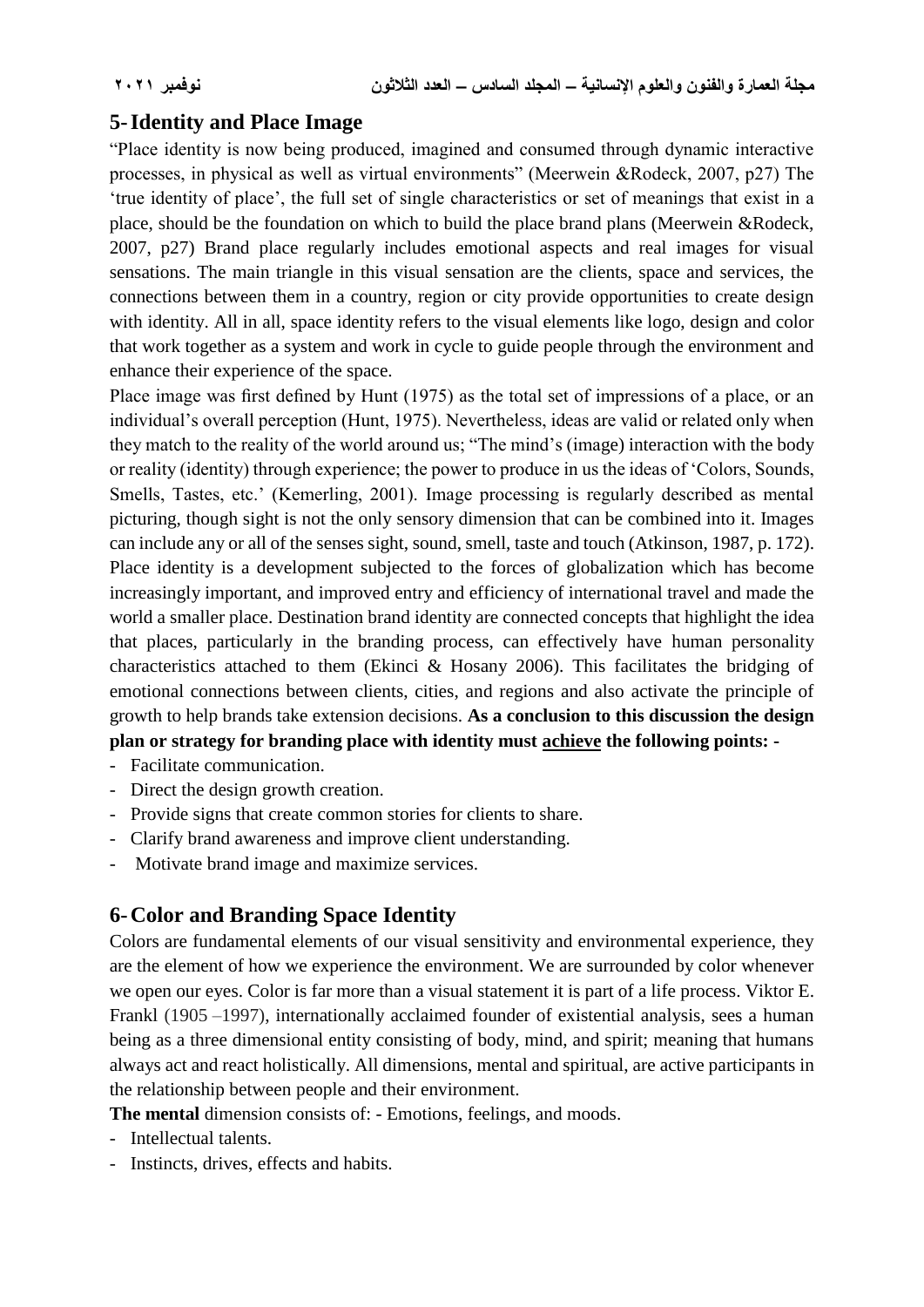- Social characteristics and acquired behavioral patterns.

**The spiritual** dimension consists of: Autonomous decisions and free will.

- Artistic interests.
- Creative visionary ideas directed at human development.

- Human compassion and ethical competence. These dimensions are the focal point for cognition, inner wisdom, humanity, and awareness. They governs our spiritual, sensory, and cognitive interaction with the environment (Meerwein &Rodeck, 2007, p10).

People are directly and inseparably connected to the space that surrounds them. It is in our nature to focus on ideals and meaning. To outline, human beings are thoughtful, influential and responsible to design their environment and existence. People communicate with their surroundings with body, soul, and all their senses. To design an environment that is custom made to people's needs, people must be seen holistically to satisfy humans and their environmental requirements. "Color is Communication in Architectural Space" (Meerwein &Rodeck, 2007, p8) where he describes space as the architectural and interior design of form, material, light, and color. Our senses are the tools of communication. Hesselgren summarizes the requirements for a positive relationship between people and architectural space as:

- Emotions that perceive a space trigger positivity.
- Architectural expression is to be experienced as true from an ethical standpoint.
- Space that must provide competence in terms of functionality

- Architectural space which fulfills particular formal and aesthetic requirements to be experienced as beautiful and interesting (Meerwein &Rodeck, 2007, p65).

Environment entails active organic, physical, psychological, social, and aesthetic factors. Aesthetic value in interior design aims to achieve a holistic aesthetic. This is created through atmospheric, informational, functional, and aesthetic qualities through a logical and balanced interplay of forms, materials, structures, light, and colors (Meerwein &Rodeck, 2007, p75). Part of producing a holistic design structure is to create reliable color schemes. The aesthetic quality of color design is also an identity and image factor in all areas of place design. It should appeal to people in all three dimensions in space. Color design should stimulate and attract us, because effectively it can be timeless. Altogether, color is an imperative branding place identity because it supports exact perception, creates order, helps with location, aids concentration, attracts stimulation indirectly and directly and reduces errors.

### **6-1. Color Space Communication**

The human designed environment is all in color; buildings and spaces. Color has significance in every dominion of life and achieves many different functions. Colors serve as information, communication, and design aesthetic. This makes color vital to the meaning of the environment as well as to human interaction. Our emotions are always touched by what color reveals to us about our environment. Moreover, communication takes place on a special level in the interchange of information between people, as well as on an objective level through symbols in the environment. Color is a central standard of visual communication in the human environment relationship, it has symbolic messages and aesthetic-atmospheric information. A fundamental aspect of the function of color as a communication factor is thus linked to its interactive characteristics. "Color exists in itself, it connects things with each other and connects things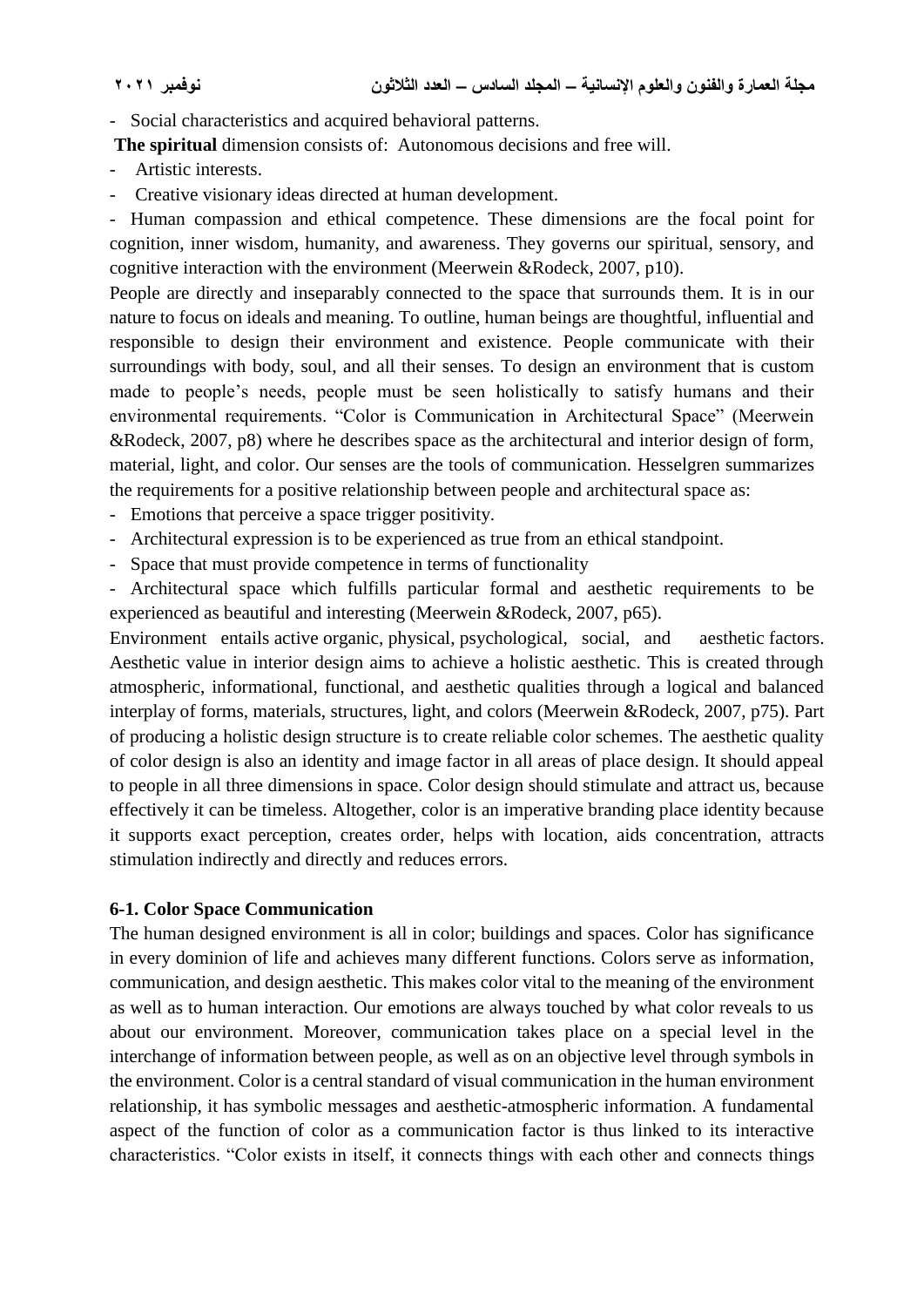with people" (Pieter Uyttenhoven, 2008, p17). **As a conclusion to this discussion color serves as communication marketing to:-** 

- Communicate symbolic spaces that are easily recognizable.
- Provide help with space orientation.
- Contribute to order and differentiation.
- Indicate special functions.
- Become land-markers of group identity.
- Express image and significantly influence the statement as a status symbol.
- Serve as marketing factors as features of a style.
- Express style and design trends.

The design plan should create the best possible and minimum visually disturbing environments for the brand. Holistic thinking and analysis with regard to people, color, and architectural space. The sense of attraction is positively stimulated by color selections and create an atmosphere of understanding, by allowing the viewer to identify with his spatial surroundings through a communicative color environment.

# **7- Analytical Study: Brand Identities and Color Relationship on the Chosen Examples**

The brand is a combination of mood, look and creating a perception. Designers should focus on the three dimensional position in brand space that fits brand identity creation through color which strengthens retail strategies of interior spaces in buildings. Color is a principle element in creating the proper space of a brand step. Color is considered one of the means for creating a brand space inside its environment in a commercial building.

## **7-1. Vodafone Company**

**Brief description of the selected sample: -** Vodafone as one of the samples of marketable space is selected to be analyzed in terms of the place of color in the creation of place brand identity. Vodafone is one of the British multinational companies specialized in providing mobile phones services. In 1992 it became Vodafone, and a new important brand space appeared in the markets.<https://www.britannica.com/topic/Vodafone>

**The color characteristics: -** color used is red. The red color used here is one of the warm colors with a long wavelength, and is one of the primary hues, according to the Munsell system. The kind of red color used is that of high purity and brightness value.

**Red mental and physical impact: -** According to (Pile, J. (1997), red is the color of passion and liveliness, moreover it has the effects of increasing alertness, attracting attention, activation, brain stimulation, excitement, courage and power. (Chiazzari, 1998) relates the red color to liveliness, power, warmth, sensuality, assertion, anger and impatience and claims that red accelerates the heartbeat.

**The Universal Use of Red in the Interior Character: -** Red, when used in interior, can be said to cause excitement and negatively affect time perception. In this context, red color has a strong brand space designed as an active symbol. The brand embodied by a SIM Card in red, from the mental sight effect it creates a feeling of attraction. The sign of the brand space refers to verbal connections and conversation, as it represents this famous communications brand.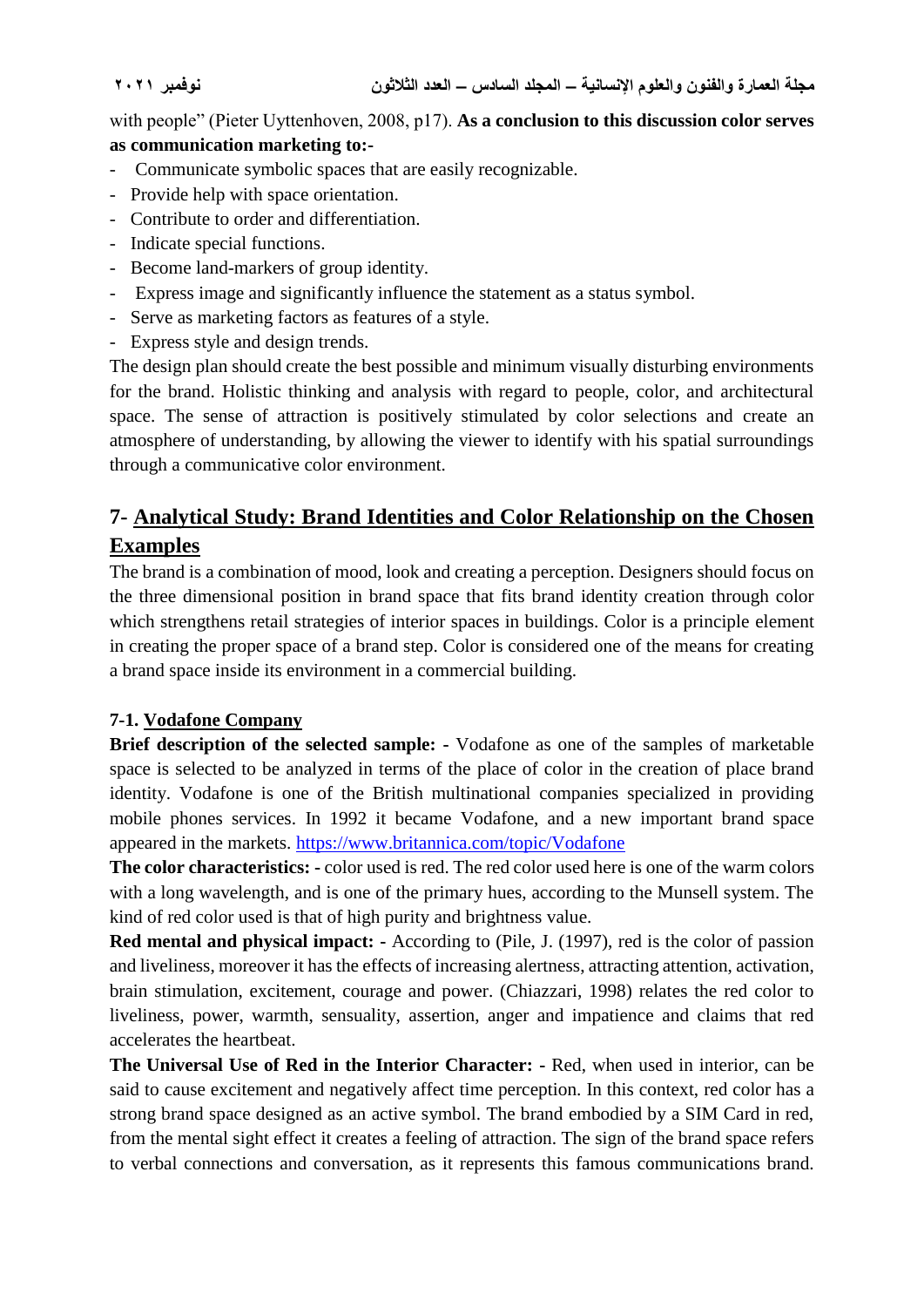Using red color, which is a very clear color, tends to make things greater and more significant, easy to think on. The red color strongly imposes itself, to be increased by a large amount of white color. This color choice realizes balance inside the space. The colors use in spatial boundaries resembles Vodafone. The red color helps in attracting customers, thus it is used in enhancing commercial activities. It gives the feeling of energy, and life in the space. It also highlights the character of the brand space and making it relevant to Vodafone. Figure 1



Figure 1. In this context, red color has a strong brand space designed as an active symbol.

## **7-2. Orange Company**

**Brief description of the selected sample: -** Orange as one of the samples of marketable space is selected to be analyzed in terms of the place of color in the creation of place brand identity. It has been the company's main brand for mobile, landline, internet and IPTV services since 2006. The company was rebranded as Orange in July 2013. **[https://en.wikipedia.org/wiki/Orange\\_S.A](https://en.wikipedia.org/wiki/Orange_S.A)**

**The Color Characteristics: -** color used is orange. The orange color used here is one of the warm colors. [Eyes](https://en.wikipedia.org/wiki/Human_eyes) see orange when observing light with a [dominant wavelength.](https://en.wikipedia.org/wiki/Dominant_wavelength) It is created by a combination of the color [yellow](https://en.wikipedia.org/wiki/Yellow) and [red](https://en.wikipedia.org/wiki/Red) on the [spectrum](https://en.wikipedia.org/wiki/Optical_spectrum) of [visible light,](https://en.wikipedia.org/wiki/Visible_light) it is a secondary color according to the Munsell system. The kind of orange color used is that of high purity and brightness value.

**Orange mental and physical impact:** - According to (Chiazzari, 1998) orange is related to joy, security, creativity, stimulation and activation. In a study conducted in Europe and the US by (Heller2009), orange is mostly associated with entertainment, being extraordinary, warmth, fire, action, danger and autumn. He also believes that orange implies happiness, and increases courage, attention and the amount of oxygen that reaches the brain. Pile, J. (1997) states that orange, which is the symbol of balanced power, intuition and pure happiness, spreads optimism. Moreover, he claims that orange light waves have a positive effect on human body.

**The Universal Use of Orange in the Interior Character:** As orange is the result of the combination of yellow and red, its effects in interior is also a combination of the two. Taking the stimulant influence of red and the optimism of yellow, it can be said that orange will create an atmosphere of joy and curiosity. Another feature similar to yellow is that it will make the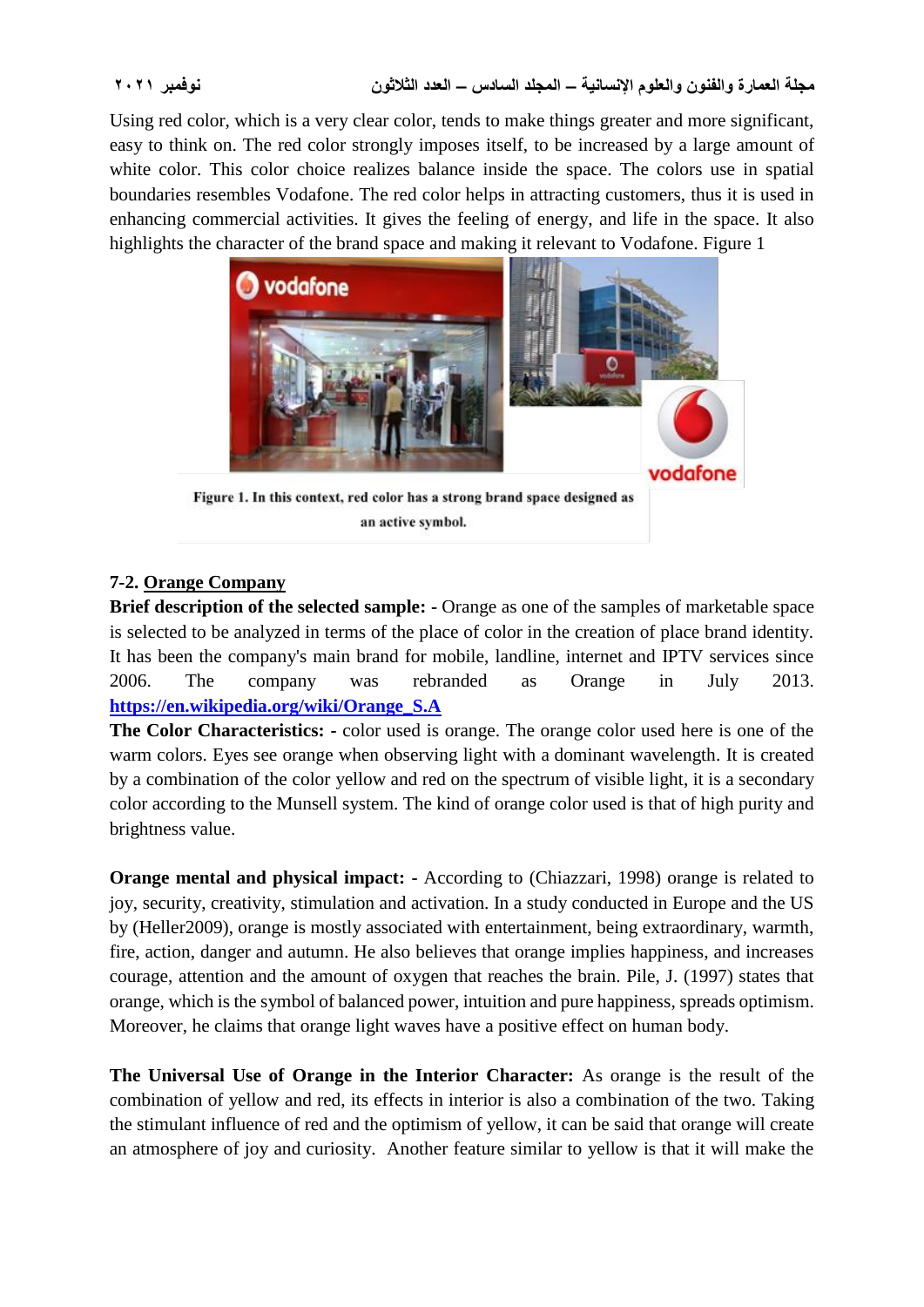place look brighter when used on the walls and the ceilings. As with the color red, when used in interior, orange will have the effect of stimulation. Figure 2

"These businesses have been perfecting their branding and marketing skills for a number of years. They have changed and tweaked their marketing and branding to find out what works and what does not"  $(Cijo, 2014, p 6)$  $(Cijo, 2014, p 6)$  $(Cijo, 2014, p 6)$ .



Figure 2. It can be said that orange will create an atmosphere of joy and curiosity.

### **7-3. Emirates Company**

**Brief Description of the Selected Sample: -** Emirates Institute for Communications, branded trade name **Etisalat** is a multinational [Emirati](https://en.wikipedia.org/wiki/UAE) based [telecommunications](https://en.wikipedia.org/wiki/Telecommunications) services provider, currently operating in 16 countries across [Asia,](https://en.wikipedia.org/wiki/Asia) the [Middle East](https://en.wikipedia.org/wiki/Middle_East) and [Africa.](https://en.wikipedia.org/wiki/Africa) As of February 2014, Etisalat is the [14th largest](https://en.wikipedia.org/wiki/List_of_mobile_network_operators) [mobile network operator](https://en.wikipedia.org/wiki/Mobile_network_operator) in the world. <https://en.wikipedia.org/wiki/Etisalat>

**The Color Characteristics: -** color used is green. The green color used here is one of the cold colors. [Eyes](https://en.wikipedia.org/wiki/Human_eyes) see green when observing light with a [medium wavelength.](https://en.wikipedia.org/wiki/Dominant_wavelength) It is created by a combination of yellow and blue on the [spectrum](https://en.wikipedia.org/wiki/Optical_spectrum) of [visible light,](https://en.wikipedia.org/wiki/Visible_light) it is a secondary color according to the Munsell system. The kind of green color used is that of high purity and brightness value.

**Green mental and physical impact: -** (Chiazzari, 1998) relates green to harmony, relaxation, peace, silence, sincerity, honesty, contentment and generosity. According to Pile, J. (1997), green is associated with silence, productivity, life, growth, nature, wisdom and belief. The results of a questionnaire conducted in Europe and the US suggest that green is mostly associated with nature, life, health, youth, spring, hope and desire (Heller, 2009). He claims that green is more preferred by people who are intelligent, social, fluently speaking and fond of food. Moreover, the color has a calming, relaxing and refreshing effect. Highlights that green light waves regulate the heart and circulatory system, contribute to relaxation and cure illnesses such as high fever and liver problems.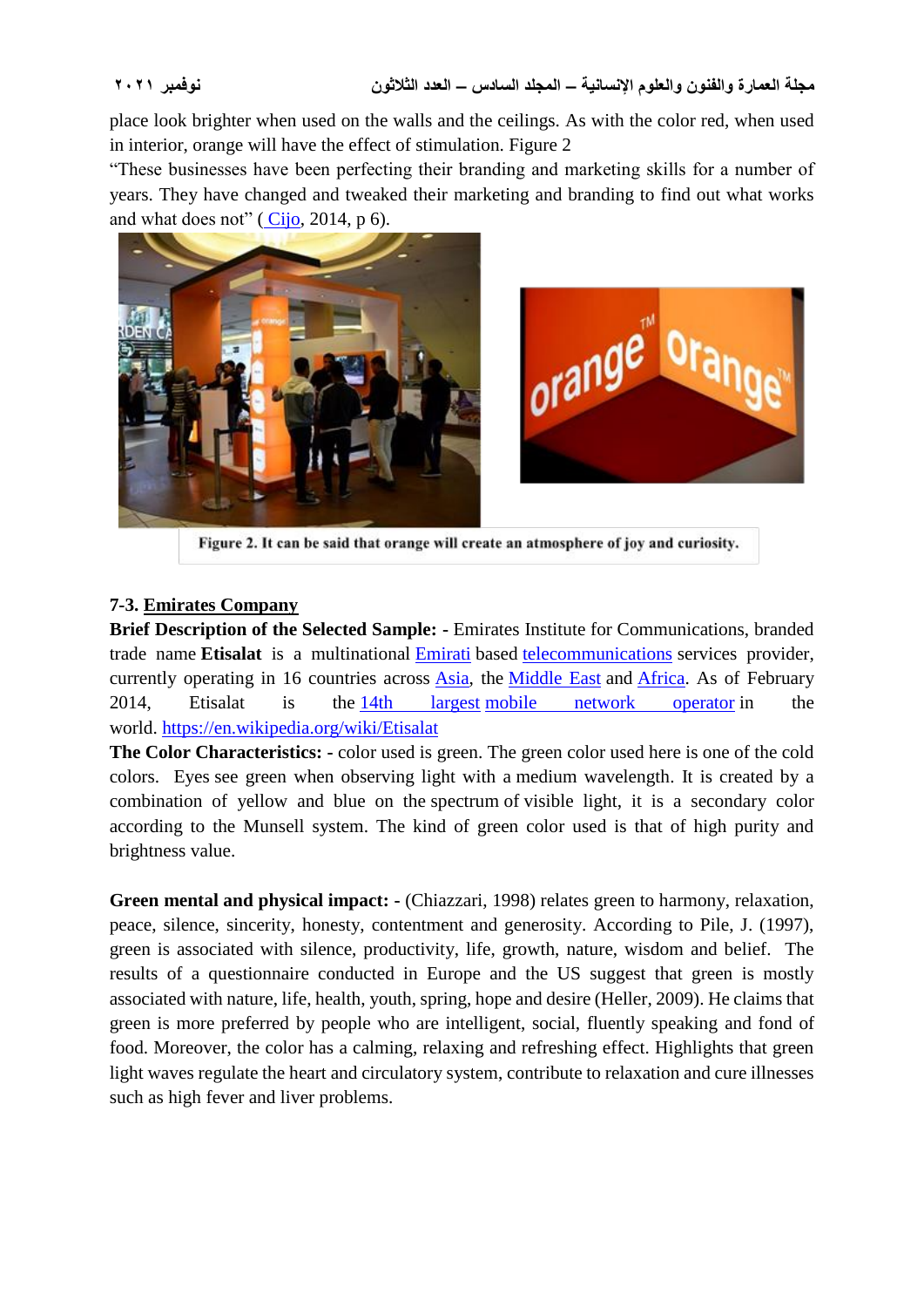**The Universal Use of Green in the Interior Character:** Considering the psychological and physiological effects of green, when used in interior, it can be claimed that it will have a relaxing, calming and even refreshing effect on people who associate green with nature, and nature with calmness. Thus, it is logical to use green in relaxation areas. Considering this relationship, health institutions that use green seem to have an appropriate approach to their choice. Figure 3



**Figure 3. Green can be claimed that it will have a relaxing, calming and even refreshing effect on people.**

### **7-4. Telecom Egypt**

**Brief Description of the Selected Sample: -** [Egypt's](https://en.wikipedia.org/wiki/Egypt) primary [telephone company.](https://en.wikipedia.org/wiki/Telephone_company) It started in 1854 with the first telegraph line in [Egypt.](https://en.wikipedia.org/wiki/Egypt) In 1998, it replaced the former Arab Republic of Egypt National Telecommunication Organization.

[https://en.wikipedia.org/wiki/Telecom\\_Egypt](https://en.wikipedia.org/wiki/Telecom_Egypt)

**The Color Characteristics: -** color used is purple. Purple is a composite color made by combining red and blue. It occupies its own place at the end of the [spectrum of light.](https://en.wikipedia.org/wiki/Spectrum_of_light) First identified by [Isaac Newton](https://en.wikipedia.org/wiki/Isaac_Newton) in 1672, and has its own low wavelength

### . <https://en.wikipedia.org/wiki/Purple>

**Purple Mental and Physical Impact: -** Pile, J. (1997) believes that purple is the color of sensitivity and artistic nature. While the light shades of the color define magic and joy, dark shades represent nobility and mysteriousness. Violet stands for authority, chaos, death, dedication, and holy love (Pile, J. 1997). According to (Chiazzari, 1998), indigo and violet are related to spirituality, intuition, inspiration, deep thought and innocence. (Heller, 2009), in a study done in Europe and the US, the color purple was mostly associated with kingdom, magic, mysteriousness and religion. Questionnaire results from Europe and the US suggest that purple symbolizes arrogance, extravagancy and individualism. Moreover, purple is the color that is unconventional, artificial and rarely found in nature, and it is the first color which evolved from other colors. Heller claims that indigo light waves fight against high fever and skin diseases. Violet light waves, impact the brain, purify and have a refreshing and disinfectant effect.

**The Universal Use of Purple in the Interior Character:** The use of dark shades of purple may lead to a depressive atmosphere. The use of light shades result in a womanish effect on the interior. This influence comes from the fact that purple stands for the color of flowers and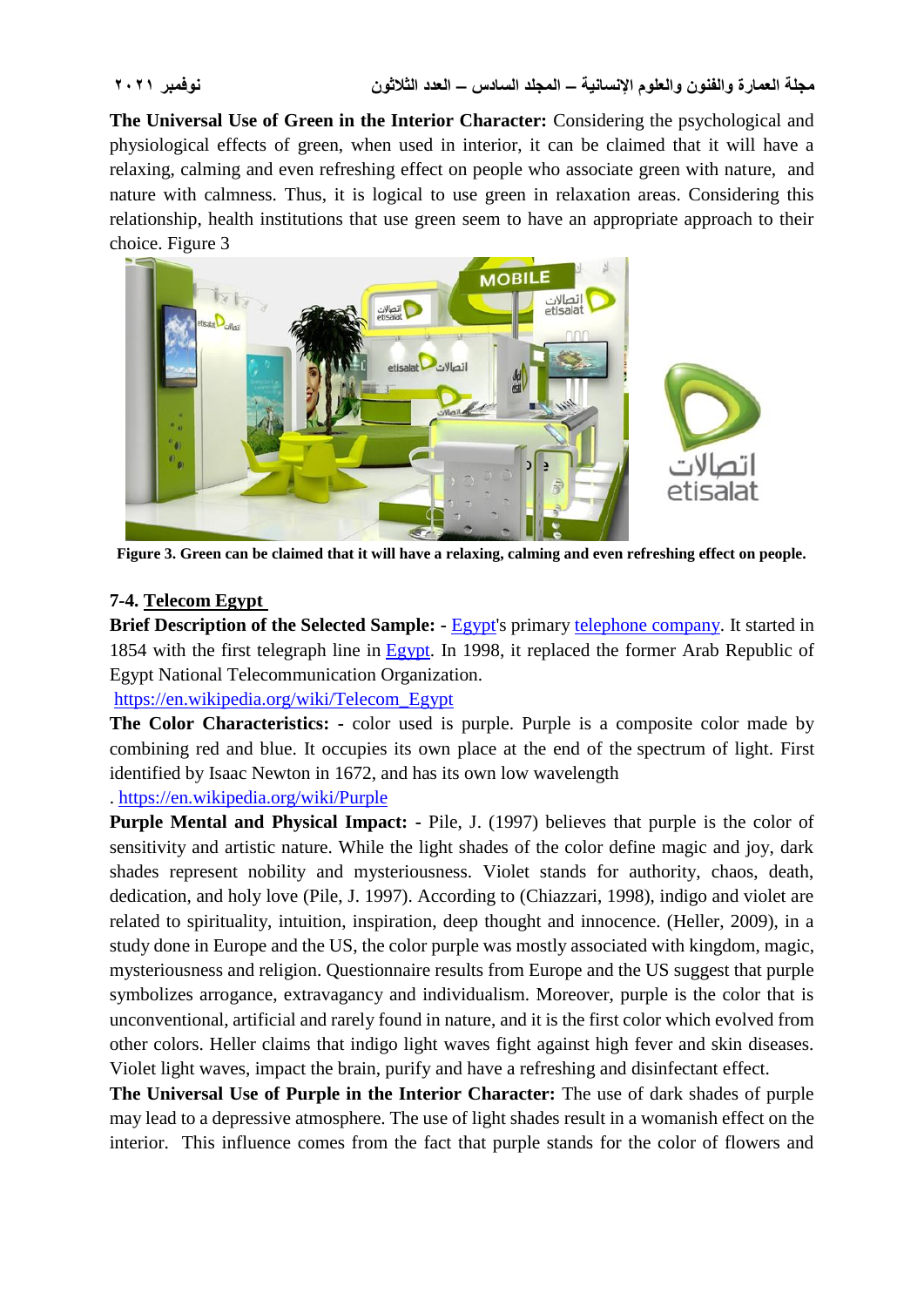woman attraction. When used in combination with black, it creates a cosmic effect. When used with white, the connotation is nobility. Figure 4



**Figure 4. Purple when used in combination with black, it creates a cosmic effect. When used with white, the connotation is nobility.**

## **8-Results and Analytical Results Table Deducted by Researchers**

The main triangle in visual sensation are the clients, space and the services. Brand is considered as the link between a place and their clients. Brand interior space is designed as an active symbol .These finding further support the idea of creating a lasting appearance that bridges today with where the brand will grow over time through place identity and space communication.

Branding feeds into globalization, which has become significantly relevant, increased market entry, and efficiency of international travel. Consequently, strong place branding needs to be created with physical elements for established rules and hidden agreements to be controlled and reliable. Brand design approach is essential so that the company can help clients recognize services it offers and unconsciously capture their attention.

Color is a central standard of visual communication in the human environment relationship, it has symbolic messages and aesthetic-atmospheric information. The main emphasis of the design of a space as such is to develop the experience of the service it offers at a universal scope, and to understand the identity of the brand space by using a single unified color.

Well-designed and properly-implemented brand design methods which can offer a pathway to the future for a brand clarifies where it can go and how it can get there. It extends the brand into the future. Most importantly, brand design creates a lasting appearance that bridges today with where brand will grow over time.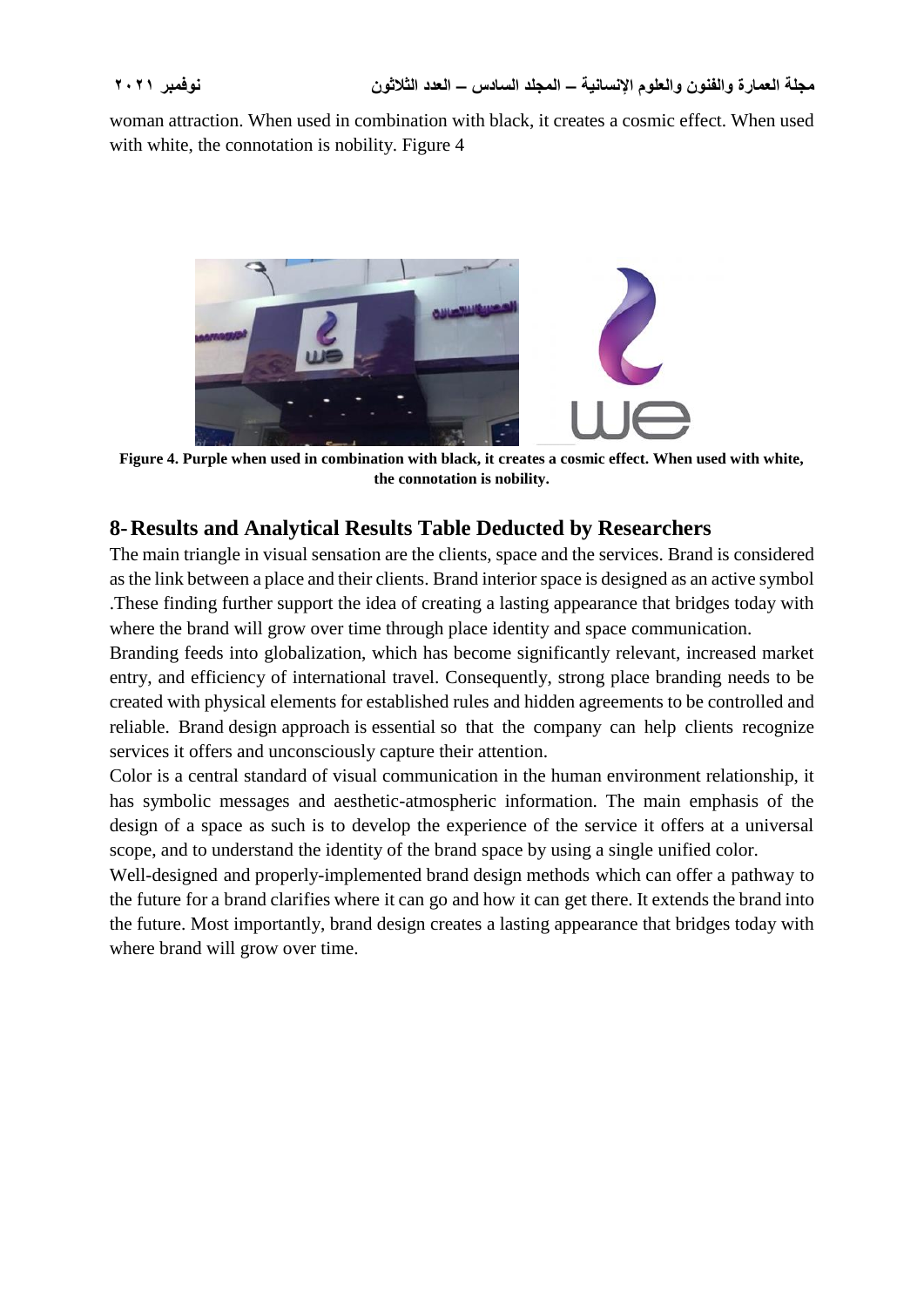|  | The following table is an analytical table of results deducted by researchers: |  |  |  |
|--|--------------------------------------------------------------------------------|--|--|--|
|  |                                                                                |  |  |  |

|                       | <b>Vodafone</b>                                                                                                                                      | Orange                                                                                                                                                                                            | <b>Etisalat</b>                                                                                                                                                                                                                         | <b>Telecom Egypt</b>                                                                                                                                                                                                              |
|-----------------------|------------------------------------------------------------------------------------------------------------------------------------------------------|---------------------------------------------------------------------------------------------------------------------------------------------------------------------------------------------------|-----------------------------------------------------------------------------------------------------------------------------------------------------------------------------------------------------------------------------------------|-----------------------------------------------------------------------------------------------------------------------------------------------------------------------------------------------------------------------------------|
| Origins               | <b>British</b><br>multinational<br>company.                                                                                                          | French<br>multinational<br>company.                                                                                                                                                               | Emirati multinational<br>company.                                                                                                                                                                                                       | <b>Egypt's Telephone</b><br>company.                                                                                                                                                                                              |
| color characteristics | <b>Red</b><br>- Warm colors.<br>-Long wavelength.<br>- Primary hues.<br>-The brand hue is<br>the high purity and<br>brightness value.                | Orange<br>-Warm color.<br>-Long wavelength.<br>-Secondary color.<br>- The brand hue is<br>the high purity and<br>brightness value.                                                                | <b>Green</b><br>-Cold colors.<br>-medium wavelength.<br>-Secondary color.<br>-The brand hue is the<br>high purity and<br>brightness value.                                                                                              | <b>Purple</b><br>-Cold colors.<br>-Short wavelength.<br>-Secondary color.<br>-The brand hue (which<br>occupies the end of the<br>spectrum) is the high<br>purity and brightness<br>value.                                         |
| Physical Impact       | Red is the color of<br>-Passion.<br>- Liveliness.<br>- Creates a feeling<br>of attraction.<br>-Brain stimulation.<br>- Accelerates the<br>heartbeat. | Orange is related<br>to -Joy, security,<br>creativity and<br>entertainment.<br>-Stimulation,<br>activation, and<br>happiness.<br>-Increases the<br>amount of oxygen<br>that reaches the<br>brain. | Relates green to<br>-Harmony, peace<br>relaxation, silence,<br>sincerity, honesty.<br>-Associated with<br>silence, productivity,<br>life, growth, nature,<br>health, youth, and<br>spring.<br>-Green light waves<br>regulate the heart. | <b>Purple rarely found</b><br>in nature.<br>- Light shades of the<br>color define magic and<br>joy.<br>-Dark shades represent<br>nobility and<br>mysteriousness.<br>-Impact the brain,<br>purify and have a<br>refreshing effect. |
| Universal Use         | Red is a strong<br>brand space<br>designed as an<br>active symbol.                                                                                   | Orange will create<br>an atmosphere of<br>joy and curiosity.                                                                                                                                      | Green color has a<br>calming, relaxing and<br>refreshing effect.                                                                                                                                                                        | The use of dark shades<br>of purple may lead to<br>a depressive<br>atmosphere. The use<br>of light shades result<br>in a womanish effect.                                                                                         |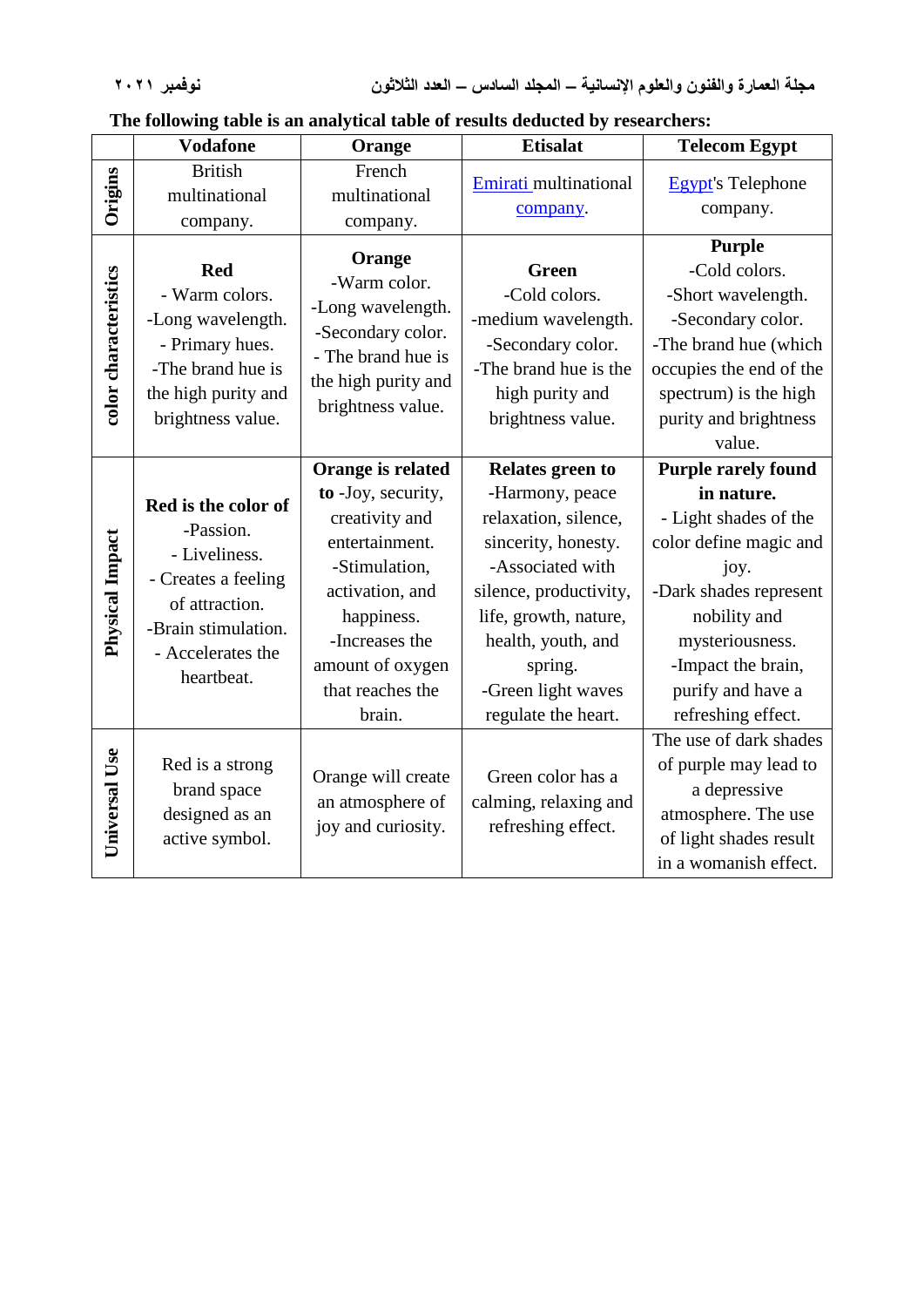| نوفمبر ۲۰۲۱                                      |                                                                                                                                                                                                                                                                                                    | مجلة العمارة والفنون والعلوم الإنسانية – المجلد السادس – العدد الثلاثون                                                                                                                                                                                                                                                   |                                                                                                                                                                                                |                                                                                                                                                                                                                                                                                                                                                                                             |  |
|--------------------------------------------------|----------------------------------------------------------------------------------------------------------------------------------------------------------------------------------------------------------------------------------------------------------------------------------------------------|---------------------------------------------------------------------------------------------------------------------------------------------------------------------------------------------------------------------------------------------------------------------------------------------------------------------------|------------------------------------------------------------------------------------------------------------------------------------------------------------------------------------------------|---------------------------------------------------------------------------------------------------------------------------------------------------------------------------------------------------------------------------------------------------------------------------------------------------------------------------------------------------------------------------------------------|--|
| Analyze the Color Brand in Interior Design Space | -Using red color,<br>which is a very<br>clear color, tends to<br>make things greater<br>and significant.<br>-Strongly imposes<br>itself.<br>-Easy to think of<br>and remember, that<br>is why it has a<br>strong effect on<br>identity of the<br>brand space, helps<br>in attracting<br>customers. | - Interior orange<br>will have the effect<br>of stimulation and<br>make the place<br>look brighter<br>-Orange color is<br>more visual,<br>makes things look<br>bigger, closer and<br>gives a sense of<br>comfort, and<br>warmth to the<br>space.<br>-Increasing the<br>activity inside the<br>space may cause<br>tension. | -Green can be<br>claimed that it will<br>have a relaxing,<br>calming and even<br>refreshing effect on<br>people who associate<br>green with nature and<br>nature with calmness<br>and harmony. | - Purple gives the<br>tendency to enjoy and<br>reduces tension.<br>-The use of dark<br>shades may lead to a<br>depressive<br>atmosphere. The use<br>of light shades result<br>in a womanish effect<br>on the interior. - When<br>used in combination<br>with black, it creates a<br>cosmic effect. When<br>used with white, the<br>connotation is nobility<br>and reduces visual<br>stress. |  |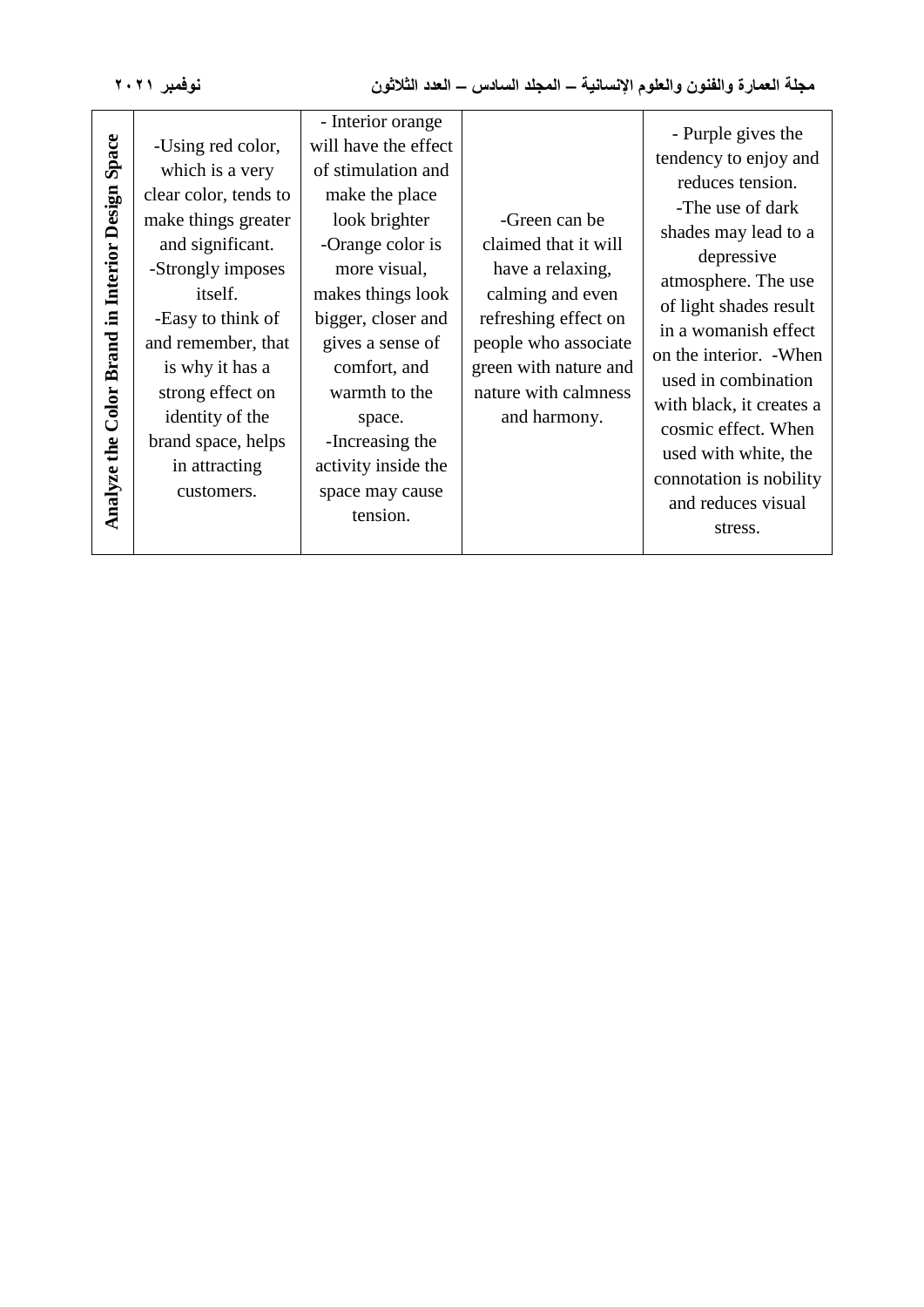| نوفمبر ۲۰۲۱                                      |                                   | مجلَّة العمارة والفنون والعلوم الإنسانية – المجلد السادس – العدد الثلاثون |                             |                             |  |  |
|--------------------------------------------------|-----------------------------------|---------------------------------------------------------------------------|-----------------------------|-----------------------------|--|--|
|                                                  | <b>of</b><br><b>Custom</b><br>the | <b>of</b><br><b>Custom</b><br><u>the</u>                                  | <b>Custom of the color:</b> | Custom of the color: -      |  |  |
|                                                  | color: - all parts of             | color: -Orange                                                            | -This harmony creates       | -Large amount of white      |  |  |
|                                                  | the interior spaces               | occupies<br>a larger                                                      | movement<br>and             | color is used, leading to a |  |  |
|                                                  | improved with<br>a                | space in the brand,                                                       | activity in this space,     | sense of cleanliness.       |  |  |
|                                                  | large<br>volume<br>of             | visible<br>from<br>a                                                      | eventually creating a       | -White color<br>reflects    |  |  |
|                                                  | white<br>color<br>to              | distance<br>as<br>an                                                      | kind of attraction and      | smoothness<br>and           |  |  |
|                                                  | enhance the space                 | energetic,<br>youthful                                                    | pleasure inside the         | brightness.                 |  |  |
|                                                  | image and make it                 | color.                                                                    | users of this space.        | -Using the gap between      |  |  |
|                                                  | easily recognizable.              | -Color<br>spreading                                                       | -Green color gives the      | purple and white color      |  |  |
|                                                  | Walls: - red is                   | inside a space leads                                                      | feeling<br>of               | creates a strong effect on  |  |  |
|                                                  | mostly used next to               | to the feeling of                                                         | environment friendly        | the users inside the        |  |  |
|                                                  | large volume<br>of                | charm<br>and                                                              | and creates balance         | space.                      |  |  |
|                                                  | white color.                      | enjoyment.                                                                | inside the space.           | Walls: - Purple<br>is       |  |  |
|                                                  | Ceiling: - red is                 | -Using<br>the<br>gap                                                      | Walls: - Green is           | balanced and used next      |  |  |
|                                                  | rarely<br>used<br>and             | between orange and                                                        | mostly used next to         | to large volume of white    |  |  |
|                                                  | white<br>mainly<br>is             | white color creates                                                       | large volume of white       | color.                      |  |  |
|                                                  | used.                             | an increasing volume                                                      | color.                      | Ceiling: - Hardly used.     |  |  |
| Analyze the Color Brand in Interior Design Space | Flooring: - hardly                | of positive feeling                                                       | Ceiling: - Hardly           | Flooring: - Hardly used.    |  |  |
|                                                  | used.                             | for fascination.                                                          | used.                       | Furniture: - Purple and     |  |  |
|                                                  | <b>Furniture:</b>                 | Walls: - Orange is                                                        | Flooring: - Used next       | white used in furniture     |  |  |
|                                                  | Smooth<br>interior                | generally used next                                                       | to medium volume of         | creates a degree of         |  |  |
|                                                  | furniture, most of it             | to medium volume of                                                       | white color.                | balance inside the space.   |  |  |
|                                                  | is red.                           | white color.                                                              | Furniture: - Smooth         |                             |  |  |
|                                                  | -Strong<br>energetic              | Ceiling:-Hardly                                                           | furniture,<br>interior      |                             |  |  |
|                                                  | effect used to invite             | used. Flooring: -                                                         | balance<br>between          |                             |  |  |
|                                                  | customers to make                 | Hardly<br>used.                                                           | green and white.            |                             |  |  |
|                                                  | them complete their               | <b>Furniture:</b>                                                         |                             |                             |  |  |
|                                                  | mission faster and                | Furniture, most of it                                                     |                             |                             |  |  |
|                                                  | leave.                            | is orange.                                                                |                             |                             |  |  |

**An analytical table of results deducted by researchers.**

## **9-Conclusion**

Brand space became one of the most common fields of interior design, especially after the impetus of globalization in postindustrial communities. With the analysis made for the chosen examples, it can be said that color can be used to realize certain emotional aims by using certain color patterns that create an atmosphere of attraction and excitement inside commercial spaces, by creating an exciting aesthetical image for the customers, which enhance commercial activities.

To sum up, color theories and definitions were examined, defining it as a specific visual sensation produced by visible radiation, or color stimulus, where some wavelengths are filtered out from the light's color spectrum, while the remaining wavelengths reach the eye as color stimulus. Next the worthiness of selecting the suitable color was assessed across design standards such as increasing carefulness by organizational colors, and enhancing the impact, the overall quality of impression and attention, among other factors.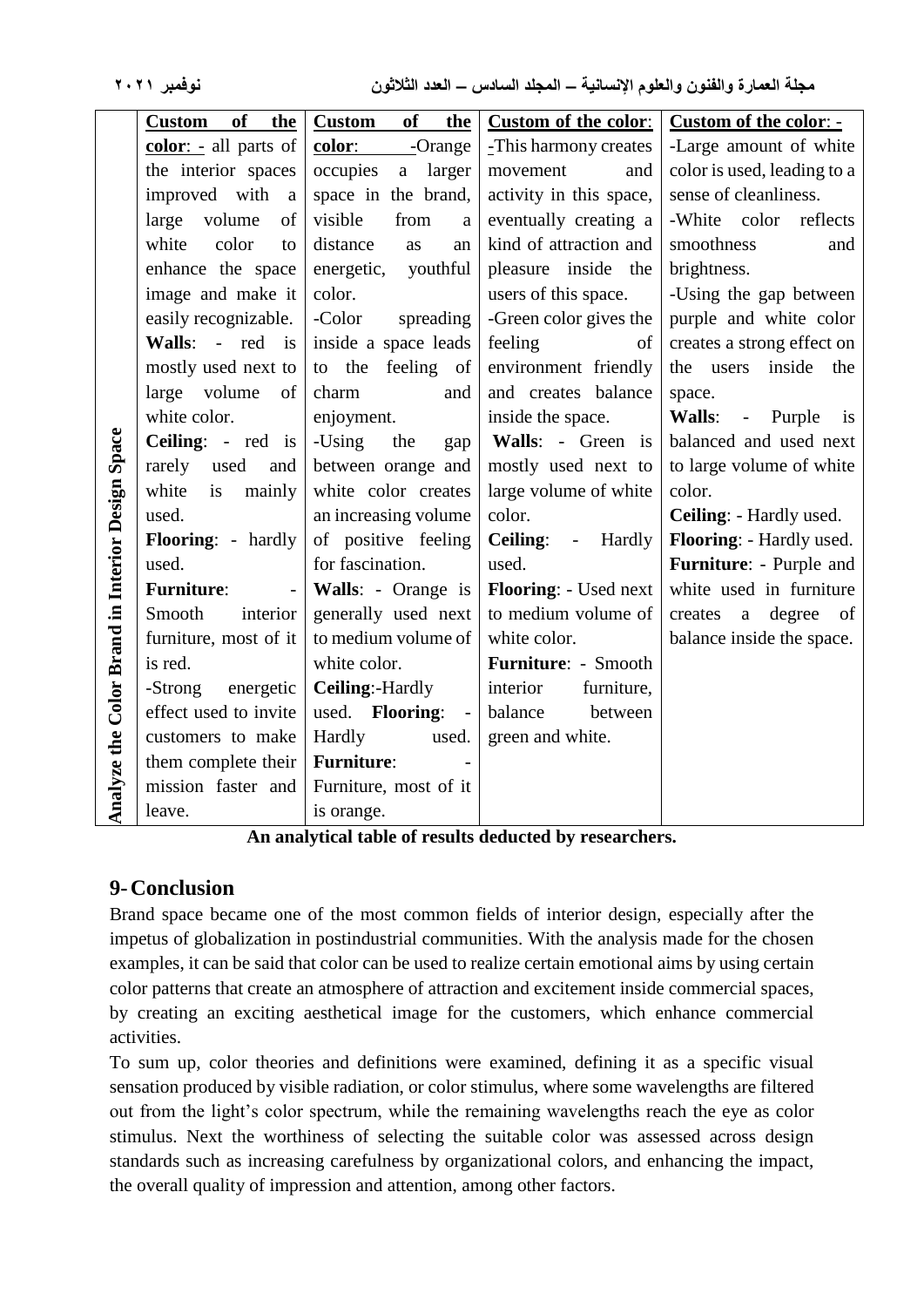After that, branding was taken into consideration and it was concluded that brand design strategy or place image should be planned as having three main components: color is used as a reference and is characteristic based to encode the space, holistic design by simplicity and identification to the service, and functionality and guidance; what the client expects from the company.

To achieve this strategy it was foreseen that to brand place with an identity one must achieve the following; facilitate communication, direct the design growth creation, provide signs that create common stories for clients to share, clarify brand awareness and improve client understanding, motivate brand image, and maximize services. This communicates to the customer the hue by; communicating symbolic spaces that are easily recognizable, providing help with space orientation, contributing to order and differentiation, indicating special functions, creating land-markers of group identity, expressing image and significantly influencing the statement as a status symbol, marketing factors as features of a style, and expressing style and design trends.

## **References**

1- Edwards, B. (2004). Color: A Course in Mastering the Art of Mixing Colors. University of Michigan. USA.

2- Ching, F., & Binggeli, C. (2004). Interior Design Illustrated. John Wiley & Sons Inc. New Jersey.

3- Translation: Laura Bruce with Matthew Gaskins and Paul Cohen, Color – Communication in Architectural Space, G. Meerwein and B. Rodeck comprehensively revised the text and list of illustrations, F. H. Mahnke supervised the translation into English, 1st English edition 2007. 4- Pieter Uyttenhove, Analogous Spaces: an introduction, INTERDISCIPLINARY CONFERENCE GHENT UNIVERSITY 14 - 17 MAY 2008

5- [Sicco Van Gelder,](https://www.google.com.eg/search?tbo=p&tbm=bks&q=inauthor:%22Sicco+Van+Gelder%22) Global Brand Strategy: Unlocking Branding Potential across Countries, Cultures & Markets, Kogan Page Publishers, 2005.

6- Robert Govers & Frank Go, Place Branding Glocal, Virtual and Physical Identities, Constructed, Imagined and Experienced, First published 2009 by PALGRAVE MACMILLAN 7- [K. Dinnie,](https://www.amazon.com/s/ref=dp_byline_sr_ebooks_1?ie=UTF8&text=K.+Dinnie&search-alias=digital-text&field-author=K.+Dinnie&sort=relevancerank) City Branding: Theory and Cases 2011 Edition, Kindle Edition, First published 2011 by PALGRAVE MACMILLAN.

8- Kavaratzis M, 2005, Place Branding: A Review of Trends and Conceptual Models, paper presented at the Academy of Marketing 2005 Conference, 5-8 July 2005, Dublin, Ireland.

9- Hunt, J.D. 1975 Image as a factor in tourism development, Journal of Travel Research, 13, 1-7.

10- Kemerling, G. (2001). Philosophy pages [on-line]. Available t:http://www.philosophypages.com. [2001, May 1]. At: [http://www.philosophypages.com.](http://www.philosophypages.com/)

11- Rita L. Atkinson, Introduction to psychology, [View the summary of this work](https://trove.nla.gov.au/work/5881475) Bookmark

<https://trove.nla.gov.au/work/5881475>

12- Sameer Hosany, Yuksel Ekinci and Muzaffer Uysal*.* Destination image and destination personality: An application of branding theories to tourism places. *[Journal of Business](https://econpapers.repec.org/article/eeejbrese/)  [Research](https://econpapers.repec.org/article/eeejbrese/)*, 2006, vol. 59, issue 5, 638-642